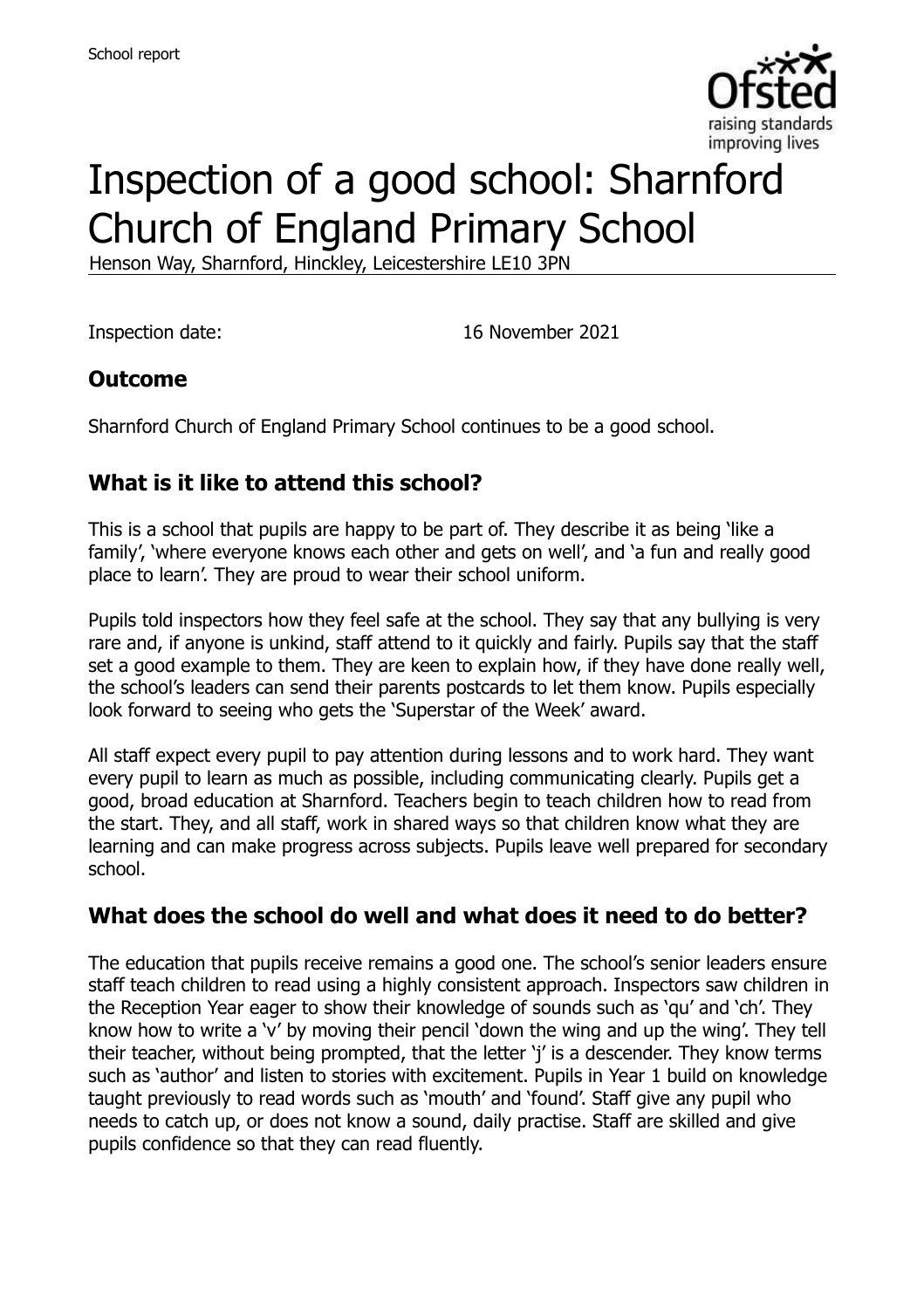

Pupils come into classrooms ready to learn. Lessons flow smoothly because pupils listen and behave respectfully. They complete their work with care and have positive attitudes to work. They are polite and cooperate well. Any unkind behaviour is rare and is well dealt with by staff.

To support pupils to catch up after the COVID-19 pandemic, and to ensure all develop good communication skills, the curriculum emphasises oracy. Teachers model well, speaking with precision and clarity. They use the 'concept cat' as a means to teach unfamiliar words, and lessons emphasise new vocabulary until pupils use it too. Classrooms have many prompts and displays to promote language. In mathematics, pupils know how to use correct terms, such as 'multiplication' and 'division'. In history, they learn about 'historical sources' when finding out about World War II. Lessons and books allow pupils to find out about unfamiliar things, such as the experience of Jews through reading 'The Diary of Anne Frank'.

The curriculum is well planned. Teachers are clear what pupils are learning currently. They can explain how they have made this possible through what they have taught before. They know how lessons will allow pupils to be ready for what comes next. They ask probing questions during lessons to check what pupils know. However, in a few subjects, they do not have an effective system to assess what pupils remember over the long term.

Teachers deliver lessons well. They explain things to pupils clearly and correct any misunderstandings pupils have. This helps pupils learn lots of important knowledge. Pupils can explain their mathematics work, and describe, for example, the things they have learned several years earlier about Diwali. Inspectors noted how staff give sufficient help to pupils with special educational needs and/or disabilities (SEND) well. These pupils explained this support to inspectors, and how it helps them to learn.

Leaders have the support of staff. They feel leaders treat them with respect and are mindful of their workload. Leaders set high standards for everyone. They make sure the education pupils receive meets pupils' needs and that they are ready for their next stage of education.

The school's personal development programme teaches pupils, for example, how to stay safe online. They learn about different cultures in Africa and about the local Gurkha communities. Pastoral support is a strength of the school. Skilled staff help those with social and emotional needs to succeed. Pupils like the clubs and visits which they took part in before the COVID-19 pandemic and are very happy they have begun again.

# **Safeguarding**

The arrangements for safeguarding are effective.

Leaders do all they can to ensure pupils are safe. They have appropriate procedures in place for the safer recruitment of staff, and for the management of allegations.

They give all staff regular training in safeguarding and ensure that they are in no doubt about the urgency of reporting any concern, however slight. Staff are vigilant and do not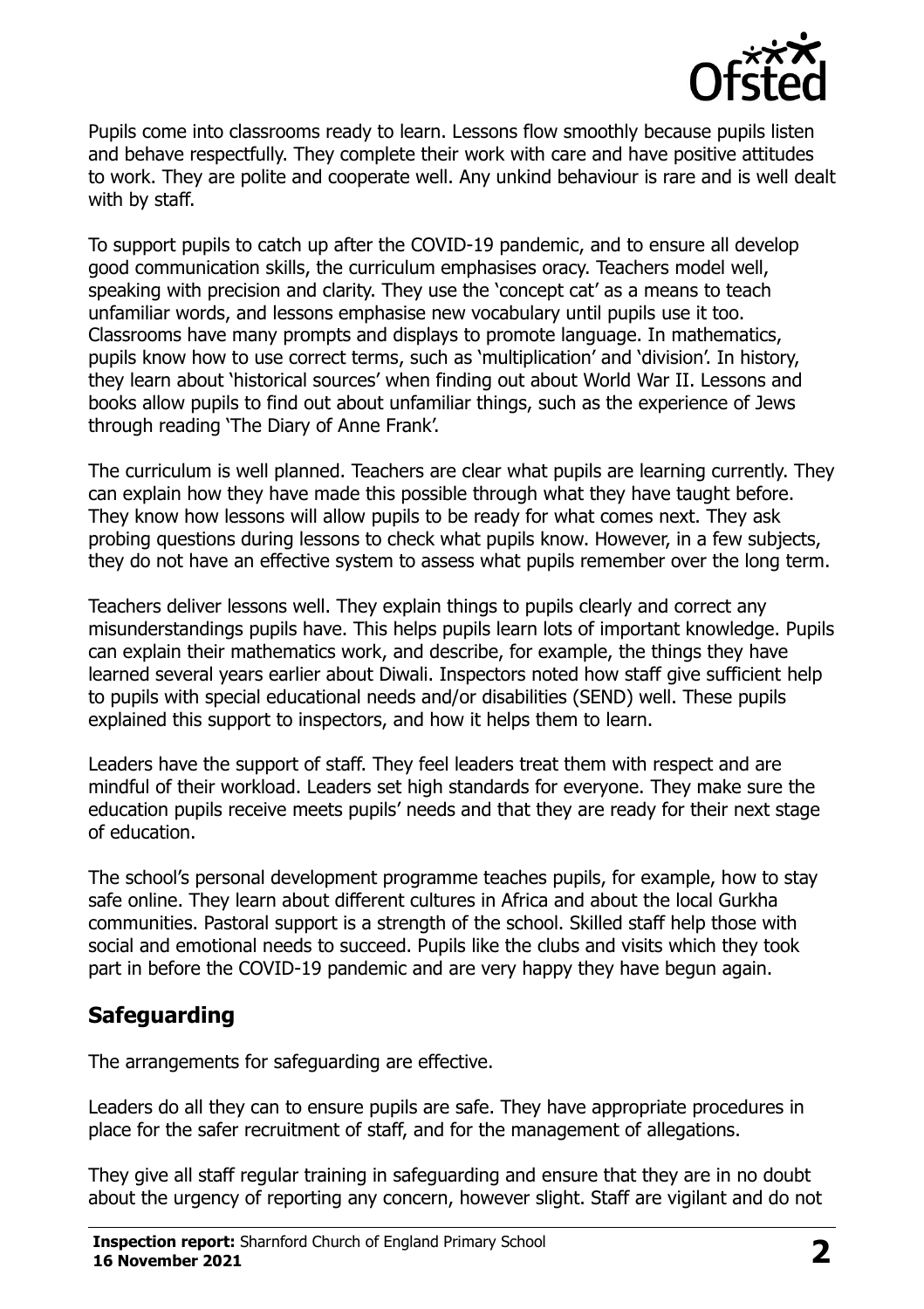

make assumptions abuse could not happen. Leaders keep detailed records. They take appropriate, timely action, including working with external agencies when required. Pupils who inspectors met, say that they could report a concern or worry to any member of staff.

# **What does the school need to do to improve?**

# **(Information for the school and appropriate authority)**

■ While school leaders have effective formative assessment systems for all foundation subjects, in some, such as history and art, the system for summative assessment is not precise enough. This means teachers cannot always be sure what pupils have remembered over the long term. Leaders should ensure that a manageable system for checking this is in place across all subjects.

### **Background**

When we have judged a school to be good, we will then normally go into the school about once every four years to confirm that the school remains good. This is called a section 8 inspection of a good or outstanding school, because it is carried out under section 8 of the Education Act 2005. We do not give graded judgements on a section 8 inspection. However, if we find evidence that a school would now receive a higher or lower grade, then the next inspection will be a section 5 inspection. Usually this is within one to two years of the date of the section 8 inspection. If we have serious concerns about safeguarding, behaviour or the quality of education, we will deem the section 8 inspection as a section 5 inspection immediately.

This is the first section 8 inspection since we judged the predecessor school, Sharnford Church of England Primary School, to be good in February 2013.

### **How can I feed back my views?**

You can use [Ofsted Parent View](https://parentview.ofsted.gov.uk/) to give Ofsted your opinion on your child's school, or to find out what other parents and carers think. We use information from Ofsted Parent View when deciding which schools to inspect, when to inspect them and as part of their inspection.

The Department for Education has further *guidance* on how to complain about a school.

If you are the school and you are not happy with the inspection or the report, you can [complain to Ofsted.](https://www.gov.uk/complain-ofsted-report)

# **Further information**

You can search for [published performance information](http://www.compare-school-performance.service.gov.uk/) about the school.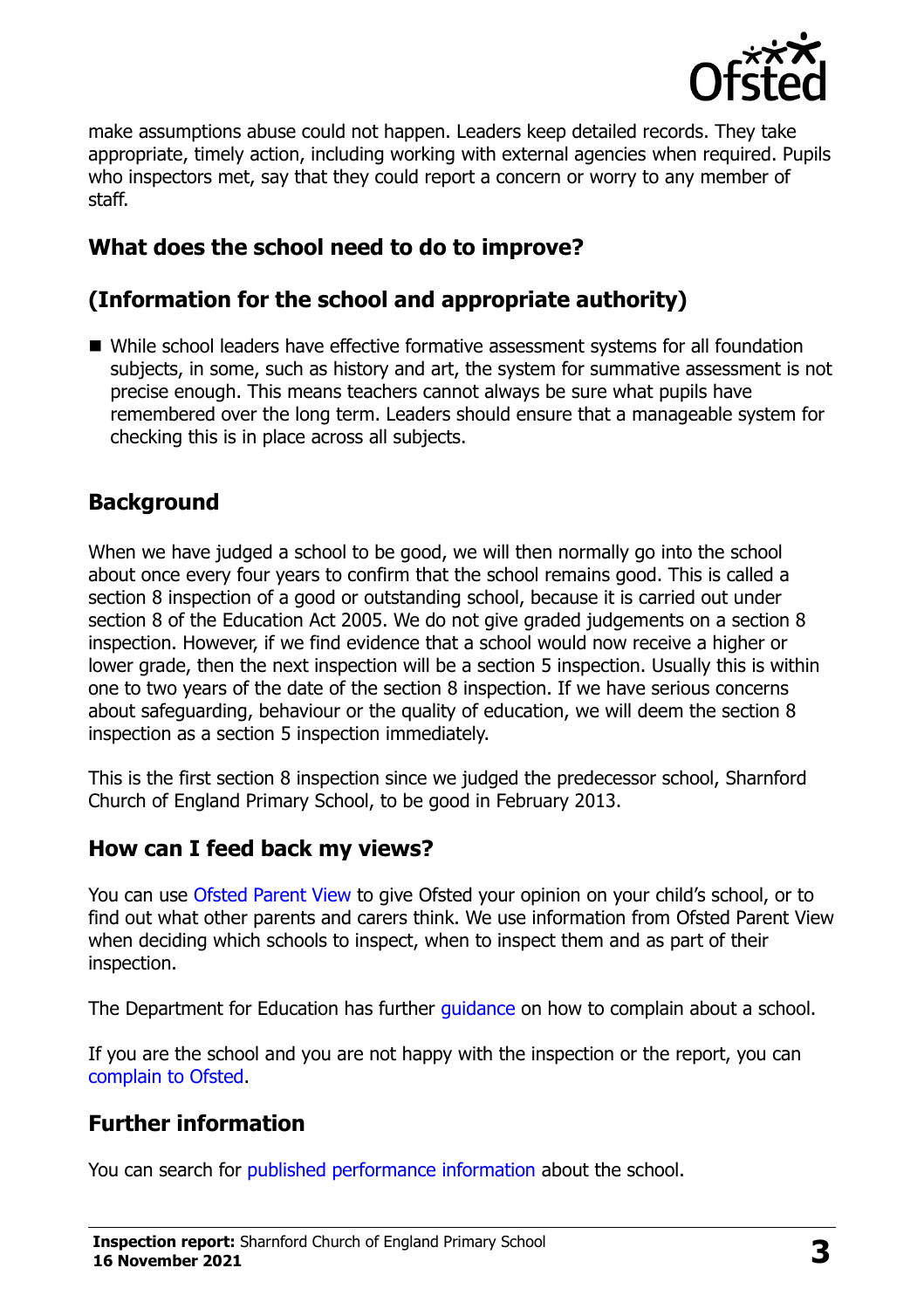

In the report, '[disadvantaged pupils](http://www.gov.uk/guidance/pupil-premium-information-for-schools-and-alternative-provision-settings)' refers to those pupils who attract government pupil premium funding: pupils claiming free school meals at any point in the last six years and pupils in care or who left care through adoption or another formal route.

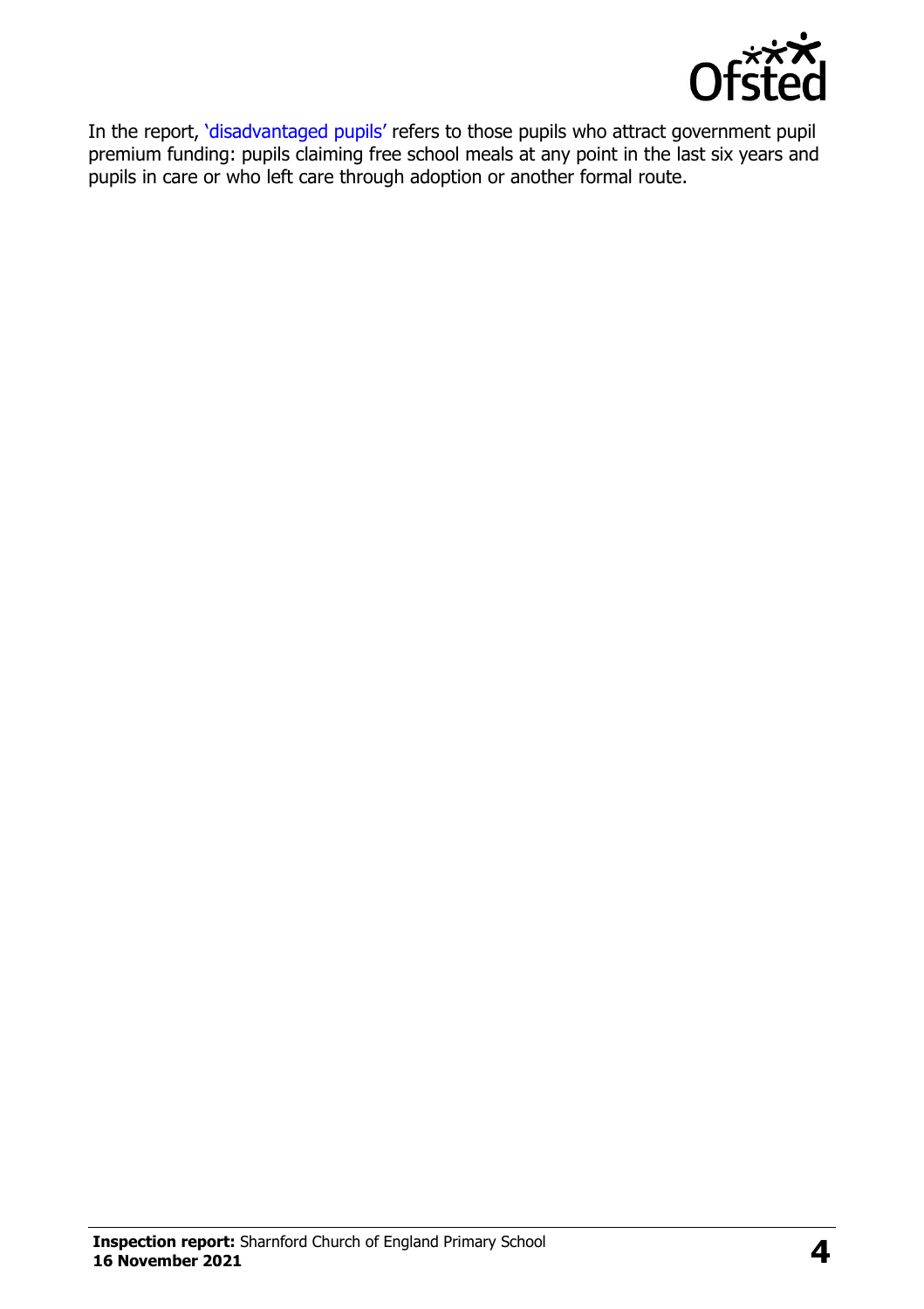

## **School details**

| Unique reference number             | 144110                         |
|-------------------------------------|--------------------------------|
| <b>Local authority</b>              | Leicestershire                 |
| <b>Inspection number</b>            | 10199530                       |
| <b>Type of school</b>               | Primary                        |
| <b>School category</b>              | Academy converter              |
| Age range of pupils                 | 5 to 11                        |
| <b>Gender of pupils</b>             | Mixed                          |
| Number of pupils on the school roll | 99                             |
| <b>Appropriate authority</b>        | Board of trustees              |
| <b>Chair of trust</b>               | Graham Read                    |
| <b>Headteacher</b>                  | Emma Prokipczuk                |
| Website                             | www.sharnfordprimaryschool.com |
| Date of previous inspection         | Not previously inspected       |

# **Information about this school**

- Sharnford Church of England Primary School converted to become an academy school in July 2017. When its predecessor school, Sharnford Church of England Primary School, was last inspected by Ofsted, it was judged to be good overall.
- The school is part of the Inspiring Primaries Academy Trust, which is a multi-academy trust.
- The school is a Church of England Primary School. It underwent a section 48 inspection on 20 June 2018. The Statutory Inspection of Anglican and Methodist Schools usually take place once every five years.
- $\blacksquare$  The school does not use any alternative provision.

# **Information about this inspection**

- This was the first routine inspection the school received since the COVID-19 pandemic began. Inspectors discussed the impact of the pandemic with school leaders and have taken that into account in their evaluation.
- In order to judge whether the school continues to be good, inspectors focused the inspection on specific subjects of the curriculum. Inspectors did deep dives in reading,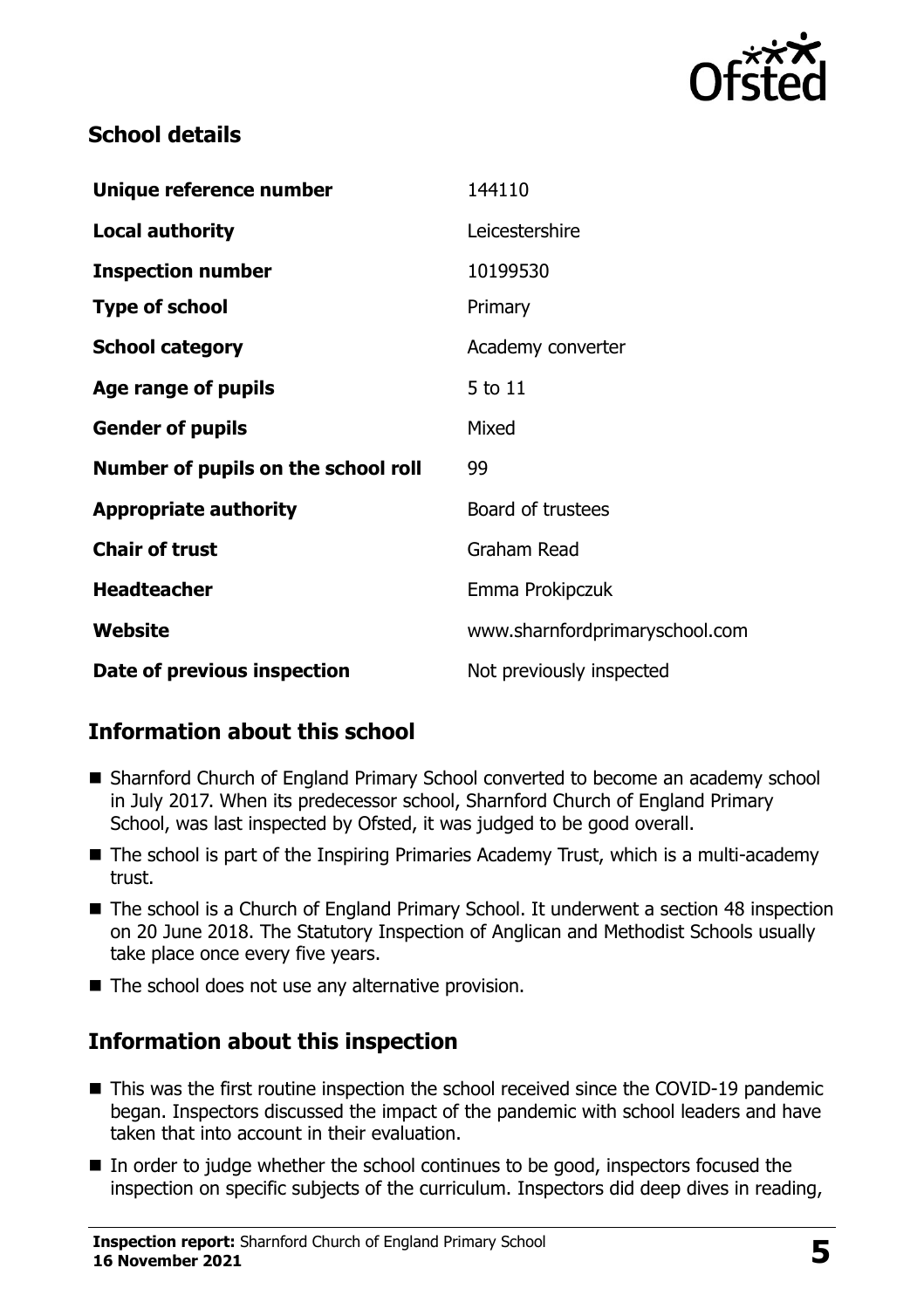

mathematics, and history. This involved meeting with senior and subject leaders, scrutinising curriculum planning, and visiting lessons where pupils were learning these subjects. Inspectors met pupils from the lessons and looked at their work in these subjects. They met with teachers and spoke about the curriculum they were delivering. They heard children in different year groups read books. Inspectors looked at the planning of other subjects in less depth.

- $\blacksquare$  In addition, inspectors met with representatives of the local governing body and the coordinator for pupils with SEND. They spoke with the chief executive officer of the school's multi-academy trust. The inspectors read a wide variety of school documents, including the school development plan.
- Inspectors took note of the responses to Ofsted Parent View, met with parents at the end of the school day, and considered the results of the Ofsted staff questionnaire.
- In order to judge the effectiveness of safeguarding, inspectors read the school's relevant policies, scrutinised the single central record, checked the school's procedures for the safe recruitment of staff and interviewed the designated safeguarding lead. Inspectors also spoke with staff to check details of their safeguarding knowledge and training, to ensure that they understood the importance of their responsibility to report any safeguarding concerns without delay, and if they knew the procedure to do this. Inspectors checked samples of safeguarding records and spoke with parents about their child's safety at the school.

#### **Inspection team**

Roary Pownall, lead inspector **Her Majesty's Inspector** 

Gary Nixon **Gary Nixon** Ofsted Inspector